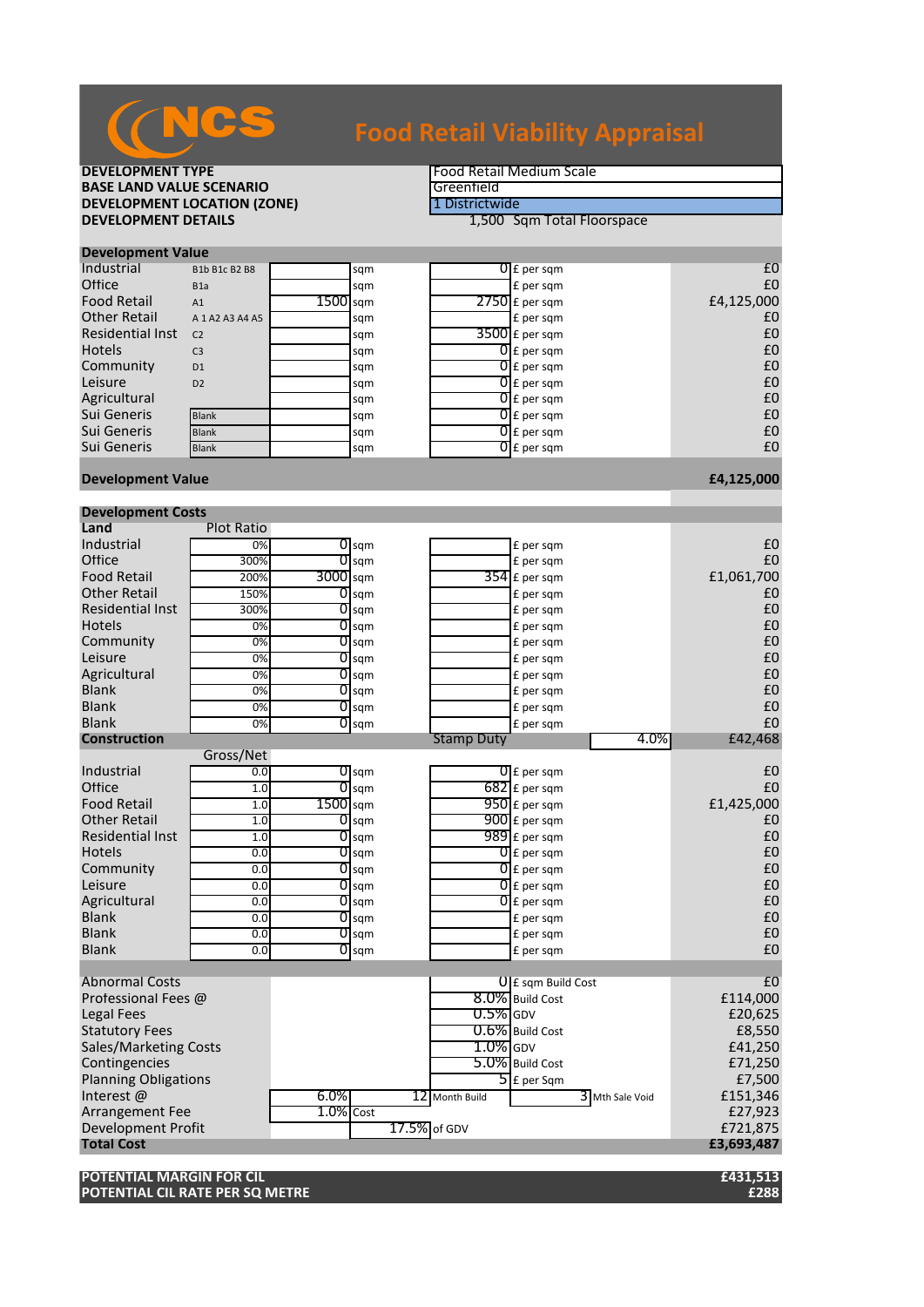

### **DEVELOPMENT TYPE**<br> **BASE LAND VALUE SCENARIO BASE LAND VALUE SCENARIO**<br> **DEVELOPMENT LOCATION (ZONE) EXPORENT LOCATION (ZONE) BEVELOPMENT LOCATION (ZONE) DEVELOPMENT LOCATION (ZONE)**<br>DEVELOPMENT DETAILS

**1,500 Sqm Total Floorspace** 

| <b>Development Value</b> |                     |            |     |  |                          |            |  |  |
|--------------------------|---------------------|------------|-----|--|--------------------------|------------|--|--|
| Industrial               | B1b B1c B2 B8       |            | sqm |  | $0 \mathsf{E}$ per sqm   | £C         |  |  |
| Office                   | B <sub>1</sub> a    |            | sqm |  | £ per sam                | £C         |  |  |
| <b>Food Retail</b>       | A1                  | $1500$ sqm |     |  | $2750$ £ per sqm         | £4,125,000 |  |  |
| <b>Other Retail</b>      | A 1 A 2 A 3 A 4 A 5 |            | sqm |  | E per sqm                | £C         |  |  |
| Residential Inst         | C <sub>2</sub>      |            | sqm |  | $3500$ £ per sqm         | £C         |  |  |
| <b>Hotels</b>            | C <sub>3</sub>      |            | sqm |  | $\overline{0}$ E per sqm | £C         |  |  |
| Community                | D <sub>1</sub>      |            | sqm |  | $\overline{0}$ E per sqm | £C         |  |  |
| Leisure                  | D2                  |            | sqm |  | $\overline{0}$ E per sqm | £C         |  |  |
| Agricultural             |                     |            | sqm |  | $\overline{0}$ E per sqm | £C         |  |  |
| Sui Generis              | <b>Blank</b>        |            | sqm |  | $\overline{0}$ E per sqm | £C         |  |  |
| Sui Generis              | <b>Blank</b>        |            | sqm |  | $\overline{O}$ E per sqm | £C         |  |  |
| Sui Generis              | <b>Blank</b>        |            | sqm |  | $\overline{O}$ E per sqm | £C         |  |  |
|                          |                     |            |     |  |                          |            |  |  |

#### **Development Value £4,125,000**

| <b>Development Costs</b>     |                   |                       |                         |                   |                                   |                |
|------------------------------|-------------------|-----------------------|-------------------------|-------------------|-----------------------------------|----------------|
| Land                         | <b>Plot Ratio</b> |                       |                         |                   |                                   |                |
| Industrial                   | 0%                |                       | $\overline{O}$ sqm      |                   | £ per sqm                         | £0             |
| Office                       | 300%              | 01                    | sqm                     |                   | £ per sqm                         | £0             |
| <b>Food Retail</b>           | 200%              | 3000 sqm              |                         |                   | $396$ £ per sqm                   | £1,188,000     |
| <b>Other Retail</b>          | 150%              |                       | $O$ sqm                 |                   | £ per sqm                         | £0             |
| <b>Residential Inst</b>      | 300%              | 01                    | sqm                     |                   | £ per sqm                         | £0             |
| <b>Hotels</b>                | 0%                | 01                    | sqm                     |                   | £ per sqm                         | £0             |
| Community                    | 0%                | 01                    | sqm                     |                   | £ per sqm                         | £0             |
| Leisure                      | $\overline{0\%}$  | 01                    | sqm                     |                   | £ per sqm                         | £0             |
| Agricultural                 | 0%                | 01                    | sqm                     |                   | £ per sqm                         | £0             |
| <b>Blank</b>                 | 0%                |                       | $\overline{O}$ sqm      |                   | £ per sqm                         | £0             |
| <b>Blank</b>                 | 0%                |                       | $O$ sqm                 |                   | £ per sqm                         | £0             |
| <b>Blank</b>                 | 0%                | 01                    | sqm                     |                   | £ per sqm                         | £0             |
| <b>Construction</b>          |                   |                       |                         | <b>Stamp Duty</b> | 4.0%                              | £47,520        |
|                              | Gross/Net         |                       |                         |                   |                                   |                |
| Industrial                   | 0.0               |                       | $\sigma$ <sub>sqm</sub> |                   | $\overline{0}$ E per sqm          | £0             |
| Office                       | 1.0               | 01                    | sqm                     |                   | $682$ E per sqm                   | £0             |
| <b>Food Retail</b>           | 1.0               | $1500$ <sub>sqm</sub> |                         |                   | $950$ £ per sqm                   | £1,425,000     |
| <b>Other Retail</b>          | 1.0               | 01                    | sqm                     |                   | 900 £ per sqm                     | £0             |
| <b>Residential Inst</b>      | 1.0               | 01                    | sqm                     |                   | 989 £ per sqm                     | £0             |
| <b>Hotels</b>                | 0.0               | 0                     | sqm                     |                   | $\overline{0}$ E per sqm          | £0             |
| Community                    | 0.0               | 01                    | sqm                     |                   | $\overline{0}$ £ per sqm          | £0             |
| Leisure                      | 0.0               | 01                    | sqm                     |                   | $\overline{0}$ E per sqm          | £0             |
| Agricultural                 | 0.0               | 01                    | sqm                     |                   | $\overline{0}$ E per sqm          | £0             |
| <b>Blank</b>                 | 0.0               |                       | $\overline{0}$ sqm      |                   | £ per sqm                         | £0             |
| <b>Blank</b>                 | 0.0               | O                     | sqm                     |                   | £ per sqm                         | £0             |
| <b>Blank</b>                 | 0.0               | 01                    | sqm                     |                   | £ per sqm                         | £0             |
|                              |                   |                       |                         |                   |                                   |                |
| <b>Abnormal Costs</b>        |                   |                       |                         |                   | $\theta$ E sqm Build Cost         | E <sub>0</sub> |
| Professional Fees @          |                   |                       |                         |                   | 8.0% Build Cost                   | £114,000       |
| <b>Legal Fees</b>            |                   |                       |                         | $0.5\%$ GDV       |                                   | £20,625        |
| <b>Statutory Fees</b>        |                   |                       |                         |                   | 0.6% Build Cost                   | £8,550         |
| <b>Sales/Marketing Costs</b> |                   |                       |                         | $1.0\%$ GDV       |                                   | £41,250        |
| Contingencies                |                   |                       |                         |                   | 5.0% Build Cost                   | £71,250        |
| <b>Planning Obligations</b>  |                   |                       |                         |                   | $\overline{\mathsf{S}}$ E per Sqm | £7,500         |
| Interest@                    |                   | $6.0\%$               |                         | 12 Month Build    | 3 Mth Sale Void                   | £161,550       |
| Arrangement Fee              |                   | $1.0\%$ Cost          |                         |                   |                                   | £29,237        |
| <b>Development Profit</b>    |                   |                       |                         | 17.5% of GDV      |                                   | £721,875       |
| <b>Total Cost</b>            |                   |                       |                         |                   |                                   | £3,836,357     |
|                              |                   |                       |                         |                   |                                   |                |

**POTENTIAL MARGIN FOR CIL £288,643 POTENTIAL CIL RATE PER SQ METRE**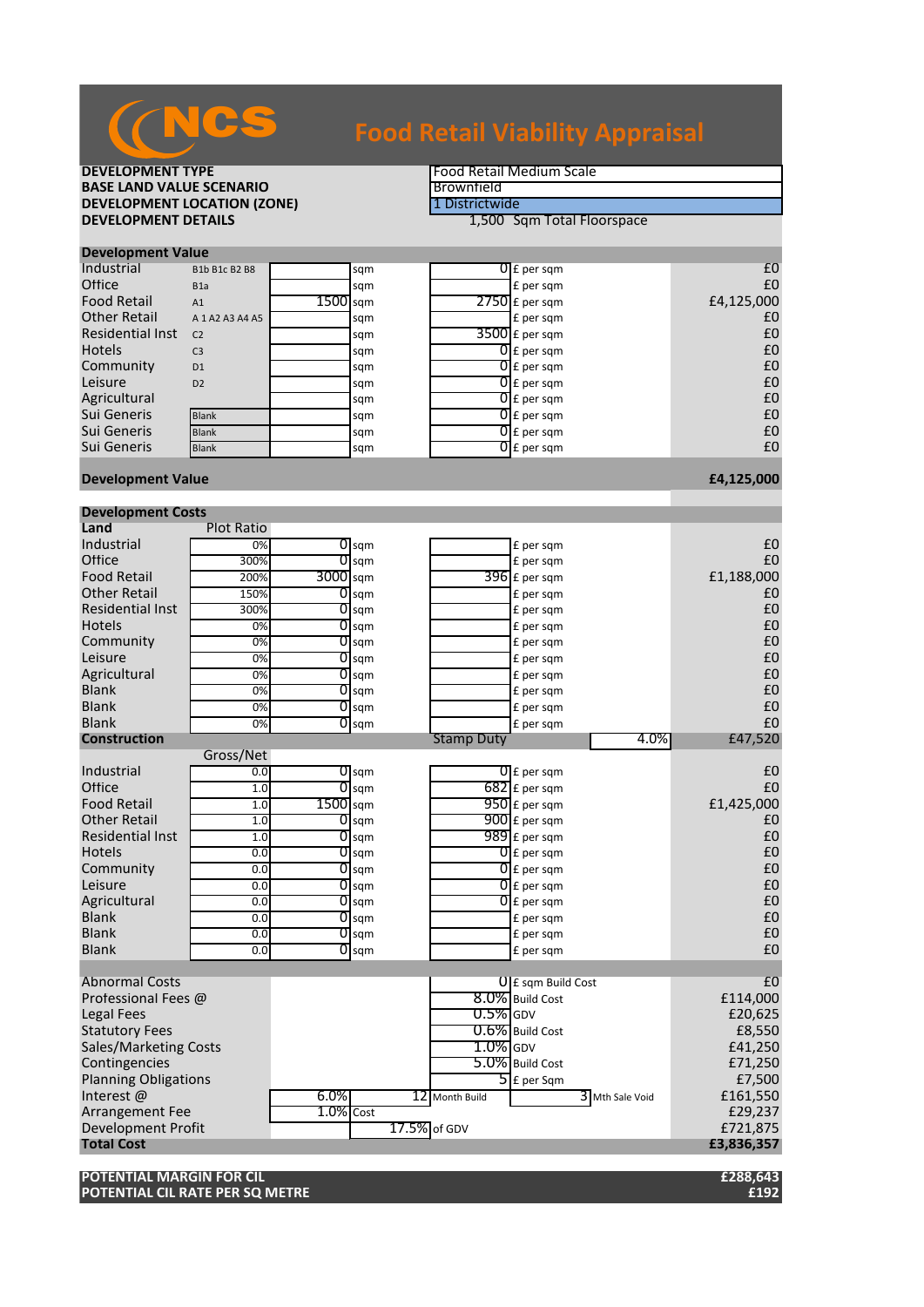

**DEVELOPMENT TYPE**<br> **BASE LAND VALUE SCENARIO BASE LAND VALUE SCENARIO**<br> **DEVELOPMENT LOCATION (ZONE)** The Contract of The Contract of The Contract of The Contract of The Contract of T **DEVELOPMENT LOCATION (ZONE)**<br>DEVELOPMENT DETAILS

**2,000 Sqm Total Floorspace** 

| <b>Development Value</b> |                     |            |     |  |                          |            |  |  |
|--------------------------|---------------------|------------|-----|--|--------------------------|------------|--|--|
| Industrial               | B1b B1c B2 B8       |            | sqm |  | $0 \mathsf{E}$ per sqm   | £C         |  |  |
| Office                   | B <sub>1</sub> a    |            | sqm |  | $0f$ per sqm             | £C         |  |  |
| <b>Food Retail</b>       | A1                  | $2000$ sqm |     |  | $2750$ £ per sqm         | £5,500,000 |  |  |
| <b>Other Retail</b>      | A 1 A 2 A 3 A 4 A 5 |            | sqm |  | $\overline{0}$ E per sqm | £C         |  |  |
| <b>Residential Inst</b>  | C <sub>2</sub>      |            | sqm |  | $\overline{O}$ E per sqm | £C         |  |  |
| <b>Hotels</b>            | C <sub>3</sub>      |            | sqm |  | $0f$ per sqm             | £C         |  |  |
| Community                | D <sub>1</sub>      |            | sqm |  | $\overline{0}$ E per sqm | £C         |  |  |
| Leisure                  | D <sub>2</sub>      |            | sqm |  | $\overline{0}$ E per sqm | £C         |  |  |
| Agricultural             |                     |            | sqm |  | $0f$ per sqm             | £C         |  |  |
| Sui Generis              | <b>Blank</b>        |            | sqm |  | $0f$ per sqm             | £C         |  |  |
| Sui Generis              | <b>Blank</b>        |            | sqm |  | $\overline{O}$ E per sqm | £C         |  |  |
| Sui Generis              | <b>Blank</b>        |            | sqm |  | $\overline{0}$ E per sqm | £C         |  |  |
|                          |                     |            |     |  |                          |            |  |  |

#### **Development Value £5,500,000**

|                              | <b>Development Costs</b> |              |                    |              |                   |                           |                 |                |  |
|------------------------------|--------------------------|--------------|--------------------|--------------|-------------------|---------------------------|-----------------|----------------|--|
| Land                         | <b>Plot Ratio</b>        |              |                    |              |                   |                           |                 |                |  |
| Industrial                   | 0%                       |              | $0 \,\mathrm{sgm}$ |              |                   | £ per sqm                 |                 | £0             |  |
| Office                       | 300%                     |              | $0$ sqm            |              |                   | £ per sqm                 |                 | £0             |  |
| <b>Food Retail</b>           | 200%                     | 4000 sqm     |                    |              |                   | 360 £ per sqm             |                 | £1,440,000     |  |
| <b>Other Retail</b>          | 150%                     |              | $0$ sqm            |              |                   | £ per sqm                 |                 | £0             |  |
| <b>Residential Inst</b>      | 300%                     |              | $O$ sqm            |              |                   | £ per sqm                 |                 | £0             |  |
| <b>Hotels</b>                | 0%                       |              | $\overline{O}$ sqm |              |                   | £ per sqm                 |                 | £0             |  |
| Community                    | 0%                       |              | $\overline{O}$ sqm |              |                   | £ per sqm                 |                 | £0             |  |
| Leisure                      | 0%                       |              | $0$ sqm            |              |                   | £ per sqm                 |                 | £0             |  |
| Agricultural                 | 0%                       |              | $\overline{O}$ sqm |              |                   | £ per sqm                 |                 | £0             |  |
| <b>Blank</b>                 | 0%                       |              | $0$ sqm            |              |                   | £ per sqm                 |                 | £0             |  |
| <b>Blank</b>                 | 0%                       |              | $\overline{0}$ sqm |              |                   | £ per sqm                 |                 | £0             |  |
| <b>Blank</b>                 | 0%                       |              | $0 \text{sgm}$     |              |                   | £ per sqm                 |                 | £0             |  |
| <b>Construction</b>          |                          |              |                    |              | <b>Stamp Duty</b> |                           | 4.0%            | £57,600        |  |
|                              | Gross/Net                |              |                    |              |                   |                           |                 |                |  |
| Industrial                   | 0.0                      |              | $\overline{0}$ sqm |              |                   | $\overline{0}$ £ per sqm  |                 | £0             |  |
| Office                       | 1.0                      |              | $\overline{0}$ sqm |              |                   | $682$ £ per sqm           |                 | £0             |  |
| <b>Food Retail</b>           | 1.0                      | 2000 sqm     |                    |              |                   | 950 £ per sqm             |                 | £1,900,000     |  |
| <b>Other Retail</b>          | 1.0                      |              | $0$ sqm            |              |                   | 900 £ per sqm             |                 | £0             |  |
| <b>Residential Inst</b>      | 1.0                      |              | $\overline{0}$ sqm |              |                   | 989 £ per sqm             |                 | £0             |  |
| <b>Hotels</b>                | 0.0                      |              | $O$ sqm            |              |                   | $\overline{0}$ E per sqm  |                 | £0             |  |
| Community                    | 0.0                      |              | $0$ sqm            |              |                   | $\overline{0}$ £ per sqm  |                 | £0             |  |
| Leisure                      | 0.0                      |              | $\overline{0}$ sqm |              |                   | $\overline{0}$ E per sqm  |                 | £0             |  |
| Agricultural                 | 0.0                      |              | $O$ sqm            |              |                   | $\overline{0}$ £ per sam  |                 | £0             |  |
| <b>Blank</b>                 | 0.0                      |              | $\overline{0}$ sqm |              |                   | £ per sqm                 |                 | £0             |  |
| <b>Blank</b>                 | 0.0                      |              | $\overline{0}$ sqm |              |                   | £ per sqm                 |                 | £0             |  |
| <b>Blank</b>                 | 0.0                      |              | $\overline{O}$ sqm |              |                   | £ per sqm                 |                 | £0             |  |
|                              |                          |              |                    |              |                   |                           |                 |                |  |
| <b>Abnormal Costs</b>        |                          |              |                    |              |                   | <b>U</b> E sqm Build Cost |                 | £ <sub>0</sub> |  |
| Professional Fees @          |                          |              |                    |              |                   | 8.0% Build Cost           |                 | £152,000       |  |
| Legal Fees                   |                          |              |                    |              | $0.5\%$ GDV       |                           |                 | £27,500        |  |
| <b>Statutory Fees</b>        |                          |              |                    |              |                   | 0.6% Build Cost           |                 | £11,400        |  |
| <b>Sales/Marketing Costs</b> |                          |              |                    |              | $1.0\%$ GDV       |                           |                 | £55,000        |  |
| Contingencies                |                          |              |                    |              |                   | 5.0% Build Cost           |                 | £95,000        |  |
| <b>Planning Obligations</b>  |                          |              |                    |              |                   | $5$ E per Sqm             |                 | £10,000        |  |
| Interest@                    |                          | $6.0\%$      |                    |              | 12 Month Build    |                           | 3 Mth Sale Void | £203,766       |  |
| Arrangement Fee              |                          | $1.0\%$ Cost |                    |              |                   |                           |                 | £37,485        |  |
| <b>Development Profit</b>    |                          |              |                    | 17.5% of GDV |                   |                           |                 | £962,500       |  |
| <b>Total Cost</b>            |                          |              |                    |              |                   |                           |                 | £4,952,251     |  |
|                              |                          |              |                    |              |                   |                           |                 |                |  |

**POTENTIAL MARGIN FOR CIL** *ES47,749* **POTENTIAL CIL RATE PER SQ METRE £274**